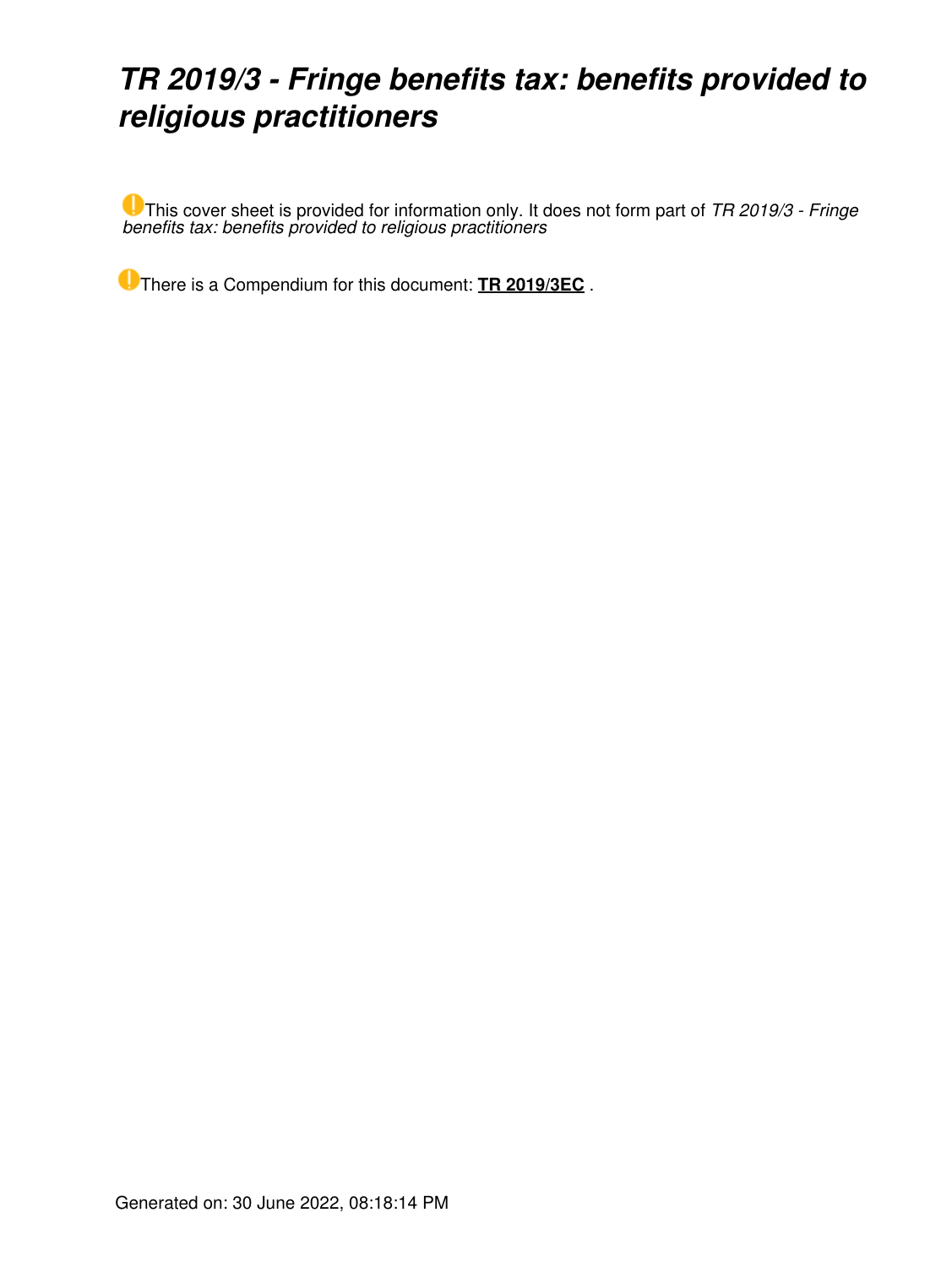

**Australian Government** 

**Australian Taxation Office** 

Page status: **legally binding** Page 1 of 12

Taxation Ruling **TR 2019/3**

## **Taxation Ruling**

Fringe benefits tax: benefits provided to religious practitioners

| Contents                                      | Para |
|-----------------------------------------------|------|
| <b>LEGALLY BINDING</b><br><b>SECTION:</b>     |      |
| Summary – what this<br><b>Ruling is about</b> | 1    |
| <b>Previous rulings</b>                       | 3    |
| Ruling                                        | 5    |
| Date of effect                                | 58   |
| <b>NOT LEGALLY BINDING</b><br><b>SECTION:</b> |      |
| Appendix:                                     |      |
| <b>Detailed contents list</b>                 | 60   |
|                                               |      |

#### **Relying on this Ruling**  $\bullet$

This publication (excluding appendix) is a public ruling for the purposes of the *Taxation Administration Act 1953*.

If this Ruling applies to you, and you correctly rely on it, we will apply the law to you in the way set out in this Ruling. That is, you will not pay any more tax or penalties or interest in respect of the matters covered by this Ruling.

Further, if we think that this Ruling disadvantages you, we may apply the law in a way that is more favourable to you.

### **Summary – what this Ruling is about**

1. This Ruling explains when certain benefits provided by registered religious institutions to religious practitioners will be exempt from fringe benefits tax (FBT) under section 57 of the *Fringe Benefits Tax Assessment Act 1986* (FBTAA). 1

2. Views in this Ruling on the meaning of the terms 'registered religious institution' and 'religious practitioner'<sup>2</sup> also apply for the purposes of other FBT provisions where those terms appear.<sup>3</sup>

### **Previous rulings**

 $\overline{\phantom{a}}$ 

3. This Ruling finalises the Commissioner's view expressed in draft Taxation Ruling TR 2018/D2 *Fringe benefits tax: benefits provided to religious practitioners*.

4. This Ruling replaces Taxation Ruling TR 92/17 *Income tax and fringe benefits tax: exemptions for 'religious institutions'* and takes account of law changes, mainly relating to the commencement of the Australian Charities and Not-for-profits Commission (ACNC), that have occurred since that Ruling issued.

<sup>&</sup>lt;sup>1</sup> All legislative references are to the FBTAA unless otherwise indicated.<br><sup>2</sup> 'Religious practitioner' is defined in subsection 136(1).<br><sup>3</sup> Sections 58, 58T and 58V for, respectively, live-in residential care workers, l domestic workers and other providers of domestic services.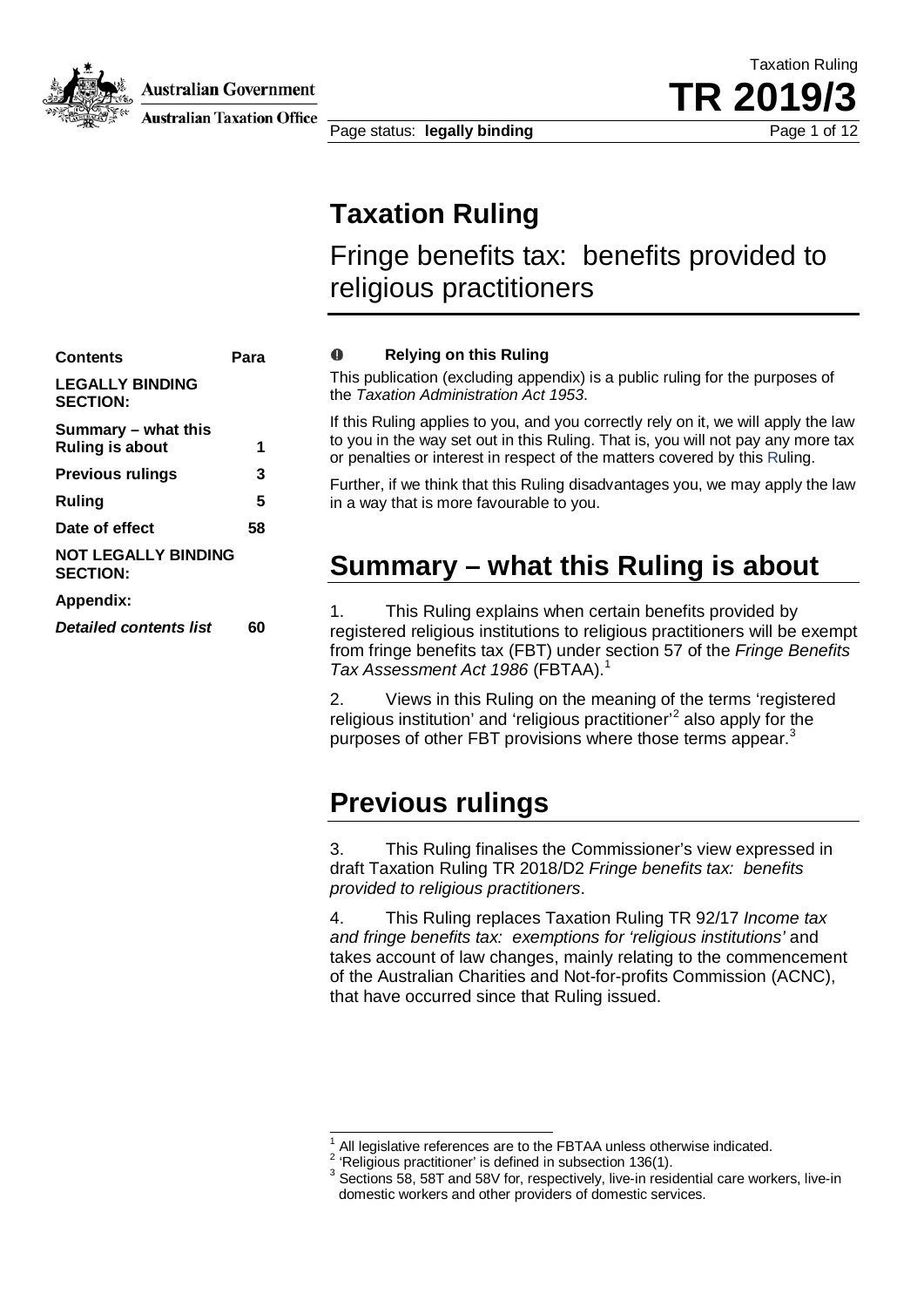Page 2 of 12 Page status: **legally binding**

# **Ruling**

Taxation Ruling

**TR 2019/3**

5. From 3 December 2012<sup>4</sup>, an entity which is an institution can provide exempt fringe benefits to certain employees if it is registered as a charity with the ACNC with the subtype 'advancing religion'.<sup>5</sup>

6. The requirements for exemption under section 57 are summarised as follows:



(If a benefit is provided principally for other activities, the exemption does not apply (see paragraphs 18 to 57 of this Ruling))

#### **A benefit is provided by a registered religious institution**

7. In considering whether a benefit is provided by a registered religious institution<sup>6</sup>, administration by the ATO is limited to determining that the entity is an institution that maintains current ACNC registration with a subtype 'advancing religion'. It does not matter if the entity is also registered under another subtype, provided one of the subtypes is 'advancing religion'.

8. In its ordinary sense, an 'institution' is an establishment, organisation, or association, instituted for the promotion of an object, especially one of public or general utility. Such a body is called into

 $<sup>4</sup>$  Prior to 3 December 2012, it was necessary for the entity to qualify as a 'religious</sup>  $\overline{a}$ 

institution'. This Ruling omits discussion of what a 'religious institution' is.<br><sup>5</sup> Section 57 and definition of 'registered religious institution' in subsection 136(1).

 $6$  As defined in subsection 136(1).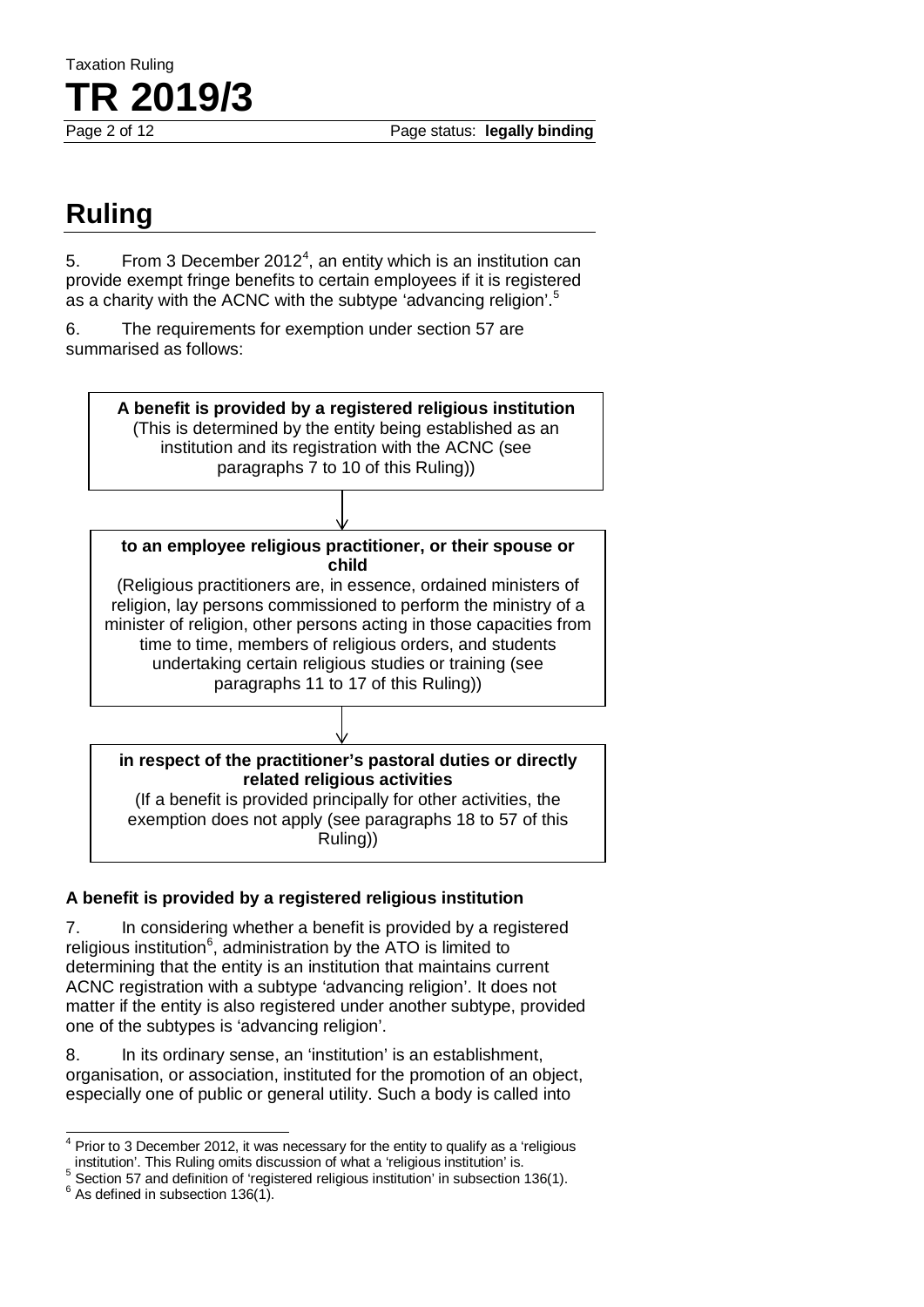existence to translate a defined purpose into a living and active principle.<sup>7</sup>

9. In the context of the FBTAA, the word 'institution' refers to a significant body which is a recognised part of society, and for which the grant of an exemption is seen to provide a public benefit. $8$ Whether a body has these characteristics depends on the facts in each case. Relevant factors include an entity's activities, size, permanence and recognition. A structure which conducts activities of limited scale, controlled and operated by family members or friends is not an 'institution' in this context.<sup>9</sup>

10. An institution may take various forms, including a company limited by guarantee, an incorporated association, an unincorporated association, a trust, or a body established under statute or letters patent.

#### **To an employee religious practitioner, or their spouse or child**

#### *Employee*

11. To be exempt, the benefit must be provided by a registered religious institution to an employee who is a religious practitioner.<sup>10</sup> 'Employment' is given a wider meaning than its ordinary meaning and includes holding an office or appointment.<sup>11</sup> Employees are recipients of salary or wages.<sup>12</sup> Here the term 'salary or wages' has a wider meaning than might ordinarily be the case. It includes payments and non-cash benefits<sup>13</sup> made by a religious institution to a religious practitioner for activities done as a member of the institution in pursuit of the practitioner's vocation.<sup>14</sup>

<sup>7</sup> See *Stratton v Simpson* [1970] HCA 45, per Gibbs J and Taxation Ruling TR 2011/4  $\overline{a}$ 

*Income tax and fringe benefits tax: charities*. *<sup>8</sup> Pamas Foundation (Inc) v Deputy Federal Commissioner of Taxation* [1992] FCA 299, per Davies J.

<sup>9</sup> *Pamas Foundation (Inc) v Deputy Federal Commissioner of Taxation* [1992] FCA 299.<br> $^{10}$  Paragraph 57.

<sup>&</sup>lt;sup>11</sup> Definition of 'employment' in subsection 136(1).<br><sup>12</sup> Definitions of 'employee' and 'current employee' in subsection 136(1).<br><sup>13</sup> Section 137.<br><sup>14</sup> Section 12-47 of Schedule 1 to the *Taxation Administration Act 1953* paragraph (b) of the definition of 'salary and wages' in subsection 136(1). The further requirement in paragraph 12-47(c) of Schedule 1 to the TAA, that the payment be made in the course or furtherance of an enterprise that the institution carries on, is taken to be satisfied for a payer that is a religious institution. See subsection 3AA(2) to the TAA, definitions of 'carrying on' and 'enterprise' in subsection 995-1(1) of the *Income Tax Assessment Act 1997* (ITAA 1997 and paragraph 9-20(1)(e) of *A New Tax System (Goods and Services Tax) Act 1999*.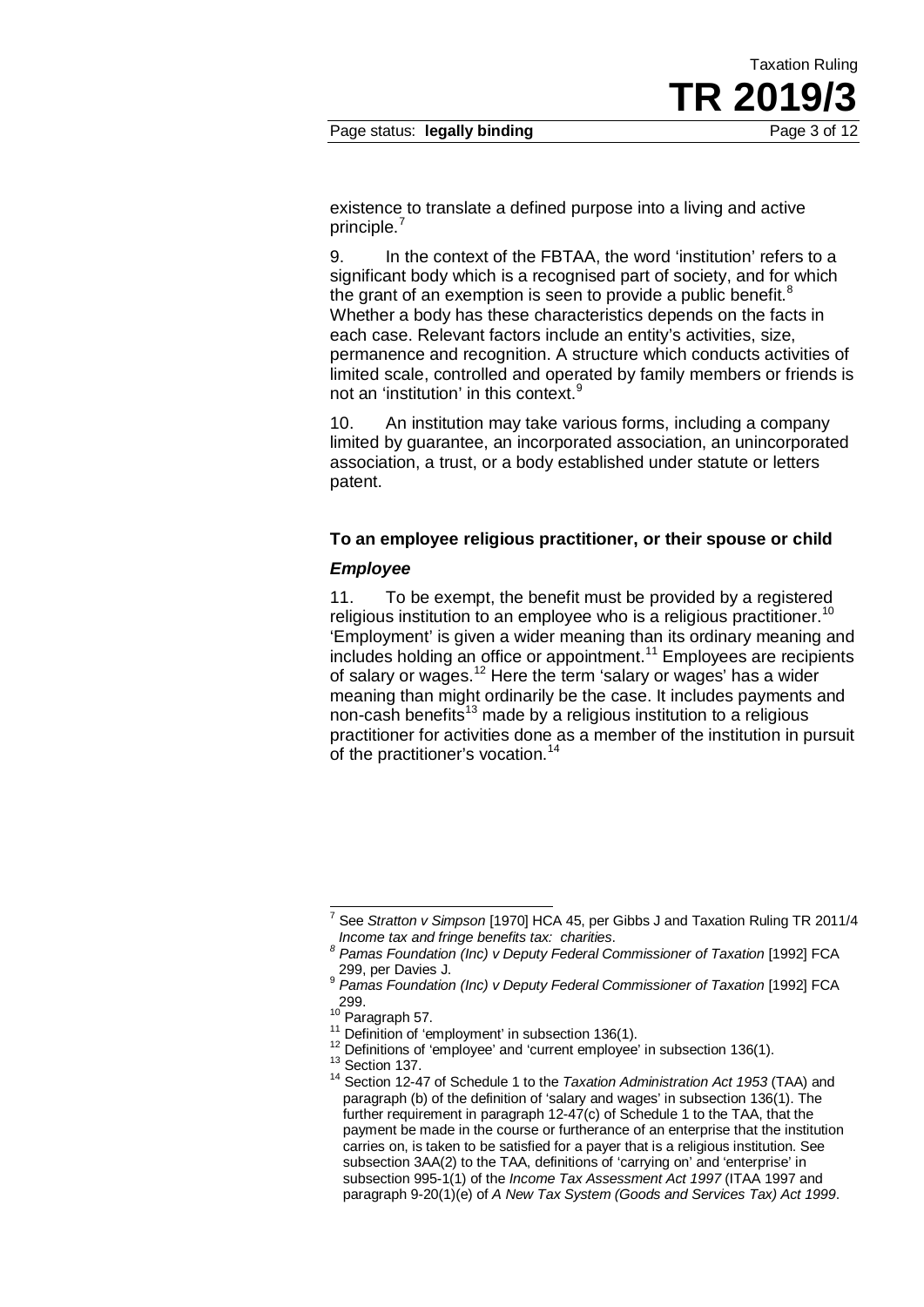Taxation Ruling **TR 2019/3**

#### *Religious practitioner*

12. 'Religious practitioner' <sup>15</sup> is defined to mean:

- a minister of religion
- a student at an institution who is undertaking a course of instruction in the duties of a minister of religion
- a full-time member of a religious order, or
- a student at a college conducted solely for training persons to become members of religious orders.

13. The expressions 'minister of religion' and 'member of a religious order' included in the definition of 'religious practitioner' take their ordinary meaning in the context of where they appear. They cover members of the clergy (or their equivalent) across religions.

14. Except in rare cases, a minister of religion would have all of these characteristics:

- is a member $16$  of a religious institution
- is recognised by ordination or other admission or commissioning, or has authority from the religious institution to carry out the duties of a minister based on theological training or other relevant experience
- is officially recognised as having authority on doctrine or religious practice
- is distinct from ordinary adherents of the religion
- is an acknowledged leader in spiritual affairs of the institution, and
- is authorised to act as a minister or spiritual leader. including the conduct of religious worship and other religious ceremonies.

15. Except in rare cases, a religious order would have all of these characteristics:

- members are part of a religious community and are pursuing a religious life on a full-time basis
- members regularly participate in activities such as private and public prayer, religious study, teaching, care of the aged, missionary work or church reform

<sup>15</sup> Defined in subsection 136(1) by adopting the definition in subsection 995-1(1) of the ITAA 1997. **16 'Member' is not defined and takes its ordinary meaning as 'each of the persons**  $\overline{\phantom{a}}$ 

composing a society, party, community, or other body'. Macmillan Publishers Australia, *The Macquarie Dictionary Online*, www.macquariedictionary.com.au, (*Macquarie Dictionary Online*), viewed 12 June 2019.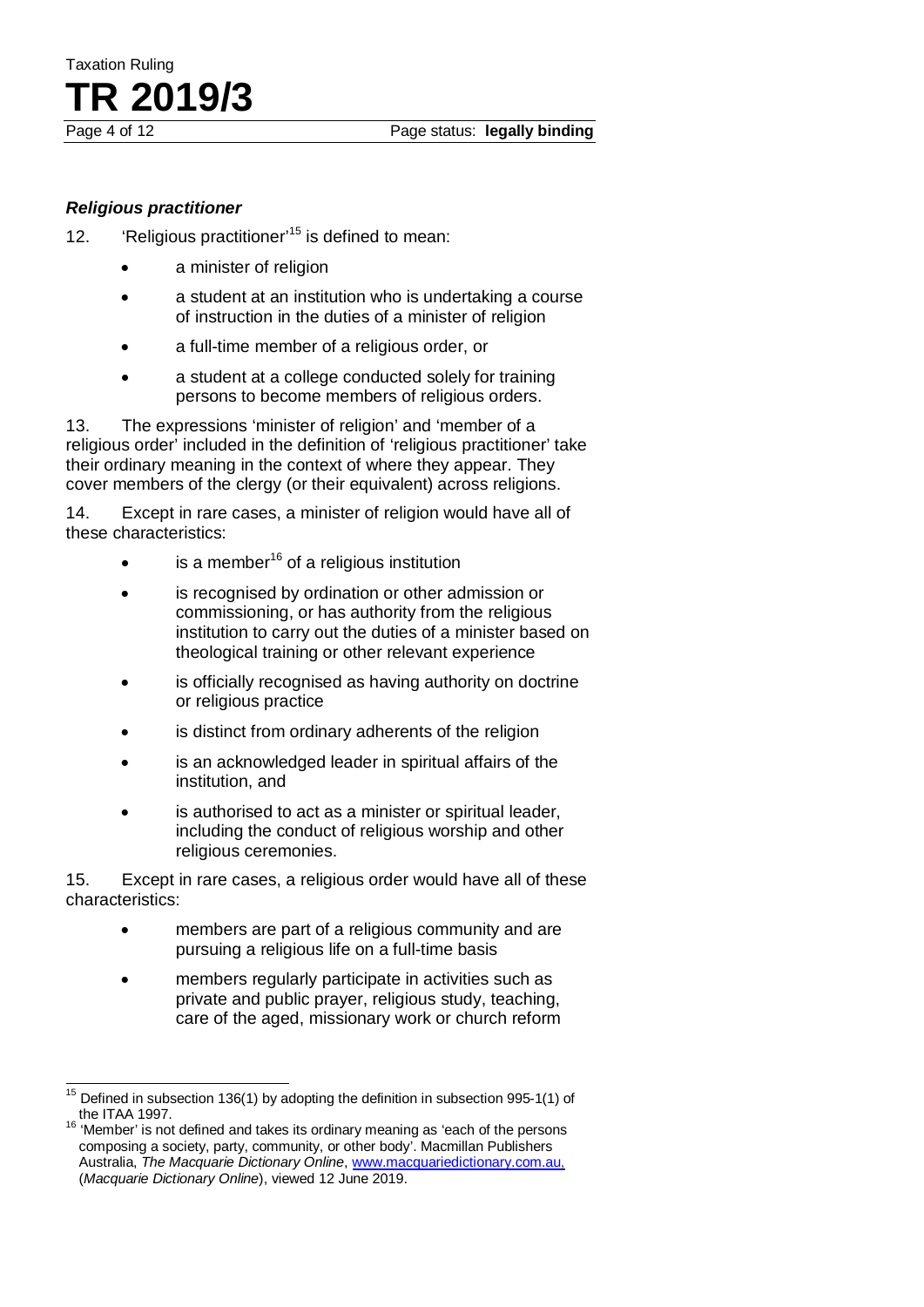- controlled by, or supervised by, or affiliated with, or partially or wholly funded by a religious institution
- in principle, members renounce the possession of private property, and
- members make a long-term commitment to the order.

16. A period of probation (for instance, after completing the prescribed training course before being ordained or otherwise commissioned) does not prevent a person from being a religious practitioner.

17. A missionary will only be a religious practitioner where they also fit within one of the categories in the definition of the term.

#### **In respect of the religious practitioner's pastoral duties or directly related religious activities**

18. To be exempt, the benefit must be provided principally in respect of the following employee duties:

- pastoral duties<sup>17</sup>. or
- other duties or activities that are directly related to the practice, study, teaching or propagation of religious beliefs.<sup>18</sup>

19. For convenience, in this Ruling we refer to this latter category of duties or activities as 'directly related religious activities'.

20. The word 'principally' is not defined and takes its ordinary meaning of 'mainly' or 'chiefly'.<sup>19</sup>

21. In order to determine whether a benefit has the required connection with a religious practitioner's duties, it is necessary to identify what that benefit is in respect of.

22. The test is concerned with the connection between the benefit and a religious practitioner's duties or activities, rather than the nature of the advantage the benefit represents. Therefore, a benefit can be exempt from FBT, even though it represents a private benefit in the hands of the religious practitioner or their associates, for example, the payment of school fees.

23. A benefit which is provided only in respect of duties which are solely or predominantly pastoral, or which are directly related religious activities, will satisfy the test.

24. This would also be the case where the benefit is in respect of the practitioner's duties generally, and those duties are solely or predominantly pastoral.

 $17$  Subparagraph  $57(d)(i)$ .

<sup>17</sup> Subparagraph 57(d)(i). <sup>18</sup> Subparagraph 57(d)(ii). <sup>19</sup> *Macquarie Dictionary Online*, viewed 12 June 2019, (at 1.).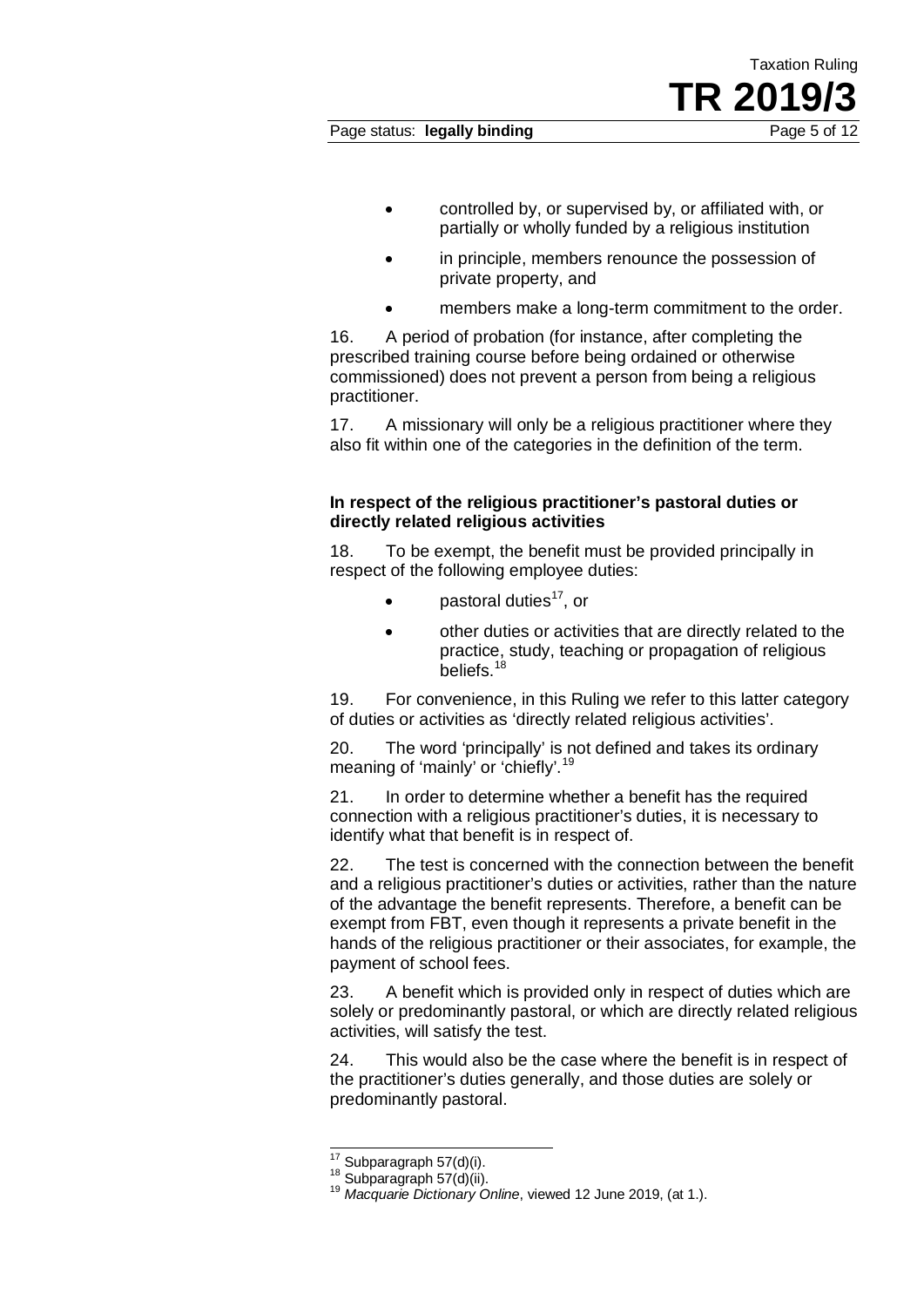# Taxation Ruling **TR 2019/3**

25. It would also be the case where the benefit is distinctly related to the practitioner's pastoral duties or directly related religious activities, despite other duties or activities being predominant overall.

#### *Example 1 – duties that are predominantly pastoral*

26. *Ted is a pastor in a church that is registered with the ACNC. His duties are predominantly of a pastoral nature.*

27. *The church provides Ted with a residence and a motor vehicle in addition to a stipend for his pastoral duties.*

28. *These benefits are exempt from FBT. Similarly, if the church pays the school fees for Ted's children, these benefits are exempt.*

#### *Example 2 – duties that are both pastoral and non-pastoral*

29. *Ismail is a full-time member of a religious order supervised by a religious institution registered with the ACNC. As part of his duties, and during most of his working hours, he teaches non-religious subjects at a private school, for which he is separately remunerated. This is not a pastoral or a directly related religious activity.*

30. *The institution also undertakes to meet Ismail's living expenses, including accommodation and meals. The institution states that these benefits are being provided in respect of Ismail's religious duties. Ismail's benefits are of the same kind and amount as benefits provided to other members of the religious order who perform similar religious duties (of a comparable kind and amount to Ismail) who do not perform any non-religious duties (such as teaching).*

31. *The benefits provided to Ismail in the form of payments for living expenses are exempt from FBT. They are in respect of his religious duties or activities that are directly related to the practice, study, teaching or propagation of religious beliefs.*

#### *Duties that are not pastoral or directly related religious activities*

32. In contrast, a benefit provided in respect of duties which are not solely or predominantly pastoral, or directly related religious activities, will fail the test. This includes cases where the benefit is in respect of the practitioner's duties generally, and those duties are not solely or predominantly pastoral or directly related religious activities.

*Example 3 – duties that are not pastoral or directly related religious activities*

33. *Bob is a minister of religion. His only duties are performed in the accounting division of the church and are predominantly of an administrative nature.*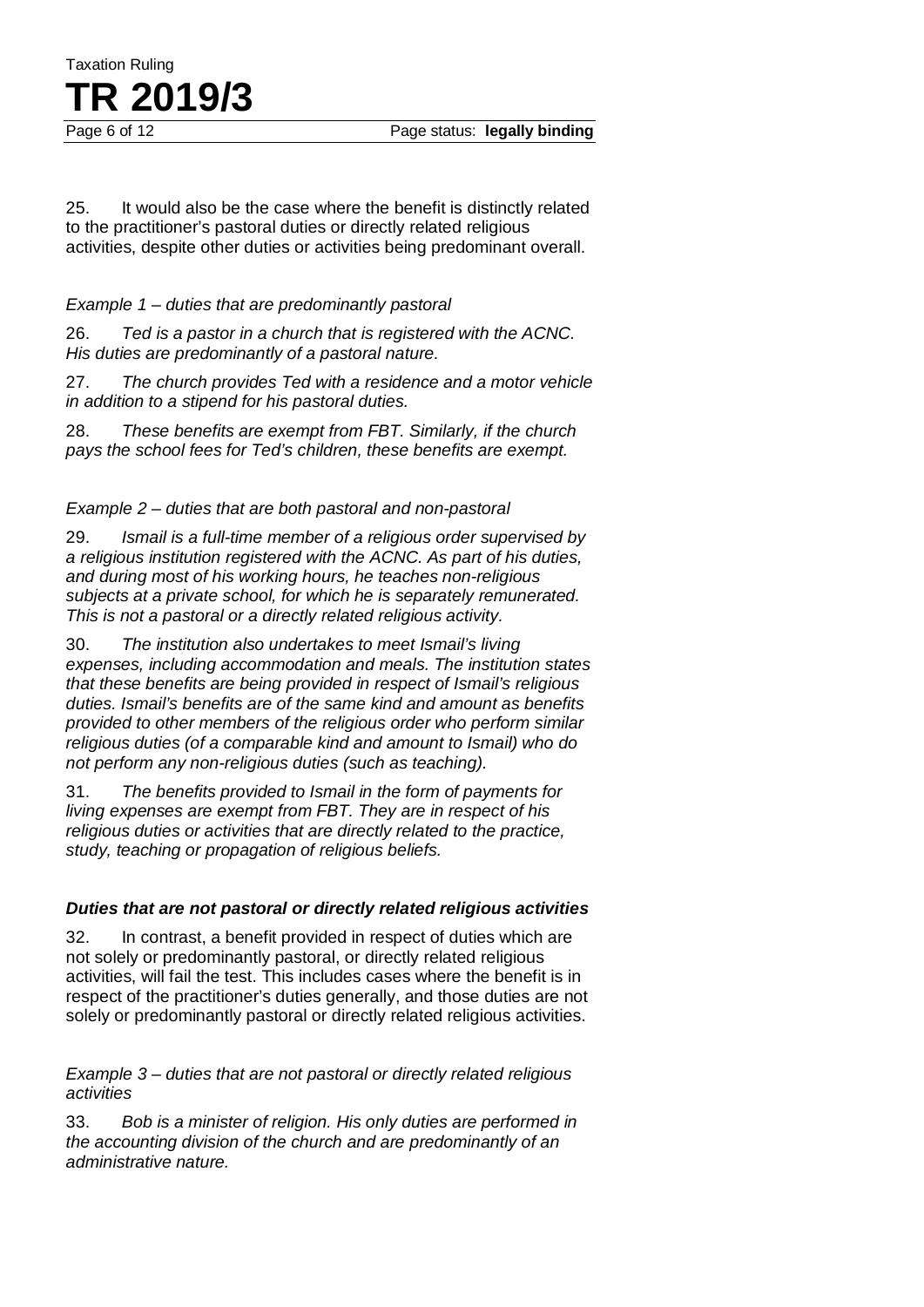#### Page status: **legally binding** Page 7 of 12

34. *A registered religious institution pays the costs of educating Bob's daughter.*

35. *This benefit is not exempt from FBT, because it is not provided principally in respect of pastoral duties or directly related religious activities.*

*Example 4 – duties that are predominantly administrative*

36. *Kate is a minister of religion who is appointed principal of a private school that is a registered religious institution. Kate's duties are related predominantly to the administration of the school.*

37. *As part of her remuneration package, Kate is provided with a residence and a motor vehicle.*

38. *Those benefits are not exempt from FBT, because the benefits are provided principally in respect of duties that are not pastoral duties or directly related religious activities.*

#### *Test applies separately to each benefit*

39. The test must be applied separately to each benefit which is provided. An arrangement which once provided benefits in respect of pastoral duties or directly related religious activities may lose that connection as circumstances change – compare Example 5 and Example 6 of this Ruling.

*Example 5 – duties that are solely or predominantly pastoral*

40. *Rod is a lay person commissioned to perform the ministerial duties of a church and meets all the criteria to be a minister of religion.* 

41. *Rod is also employed by a private school to teach religious studies and to perform other duties as a spiritual guidance officer. The private school is a registered religious institution, which also maintains registration under another ACNC subtype.*

42. *The school provides Rod with the use of a car in relation to his employment.*

43. *The benefit is exempt from FBT, as the school is a registered religious institution and the benefit is provided principally in respect of pastoral and directly related religious activities that Rod solely or predominantly performs.*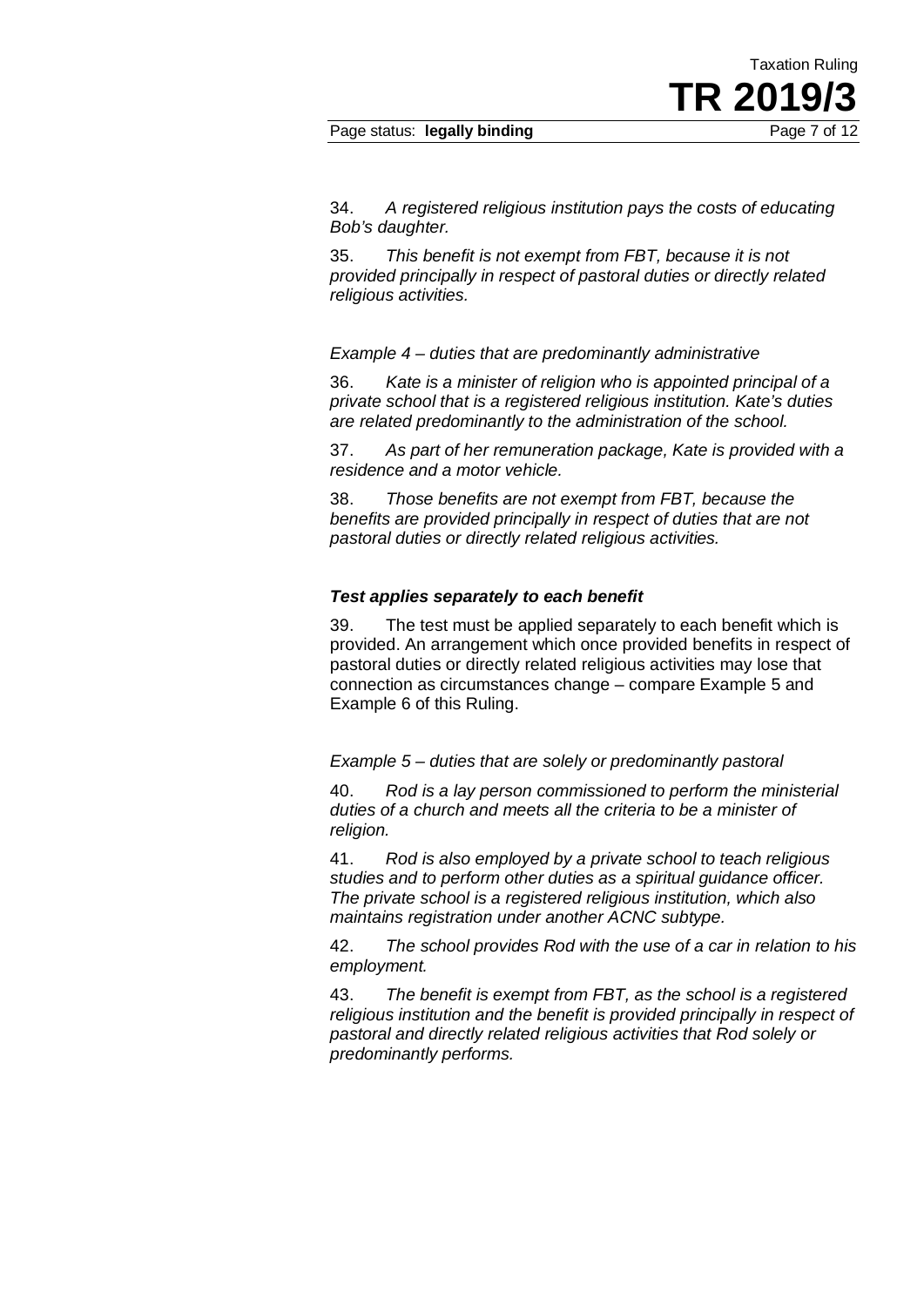Page 8 of 12 Page status: **legally binding**

*Example 6 – duties that are not solely or predominantly pastoral or directly related religious activities*

44. *Following from the facts of Example 5, in a subsequent year there is a restructure of the teaching duties at the school and Rod commences teaching the Mathematics and English curricula in addition to providing religious instruction.*

45. *Rod's role as a spiritual guidance officer is now shared with several other teaching staff. His teaching duties in subjects other than religious instruction take up the majority of his working time.*

46. *The school continues to provide Rod with benefits on the same basis.*

47. *The benefits are not exempt from FBT, as the arrangement between the school and Rod does not show that the benefits are provided principally for the pastoral duties or the directly related religious activities that he performs.*

#### *Pastoral duties*

Taxation Ruling

**TR 2019/3**

48. Pastoral duties are duties associated with the spiritual care of people.<sup>20</sup> Examples of pastoral duties undertaken by religious practitioners are:

- communication of religious beliefs
- teaching and counselling adherents and members of the community
- providing adherents and members of the community with spiritual guidance and support
- conducting an in-service seminar of a spiritual nature
- meeting with or visiting adherents, the sick, the poor, and others who need emotional and spiritual support, and
- providing pastoral supervision to those engaged in pastoral duties.

#### *Directly related religious activities*

49. The words 'directly related' point to a close connection between the duties or activities of the religious practitioner and the practice, study, teaching and propagation of religious beliefs. In this context, duties and activities will be directly related where, in their

The phrase 'pastoral duties' is not defined and so takes its ordinary, contextual meaning. *Macquarie Dictionary Online*, viewed 12 June 2019, relevantly defines 'pastoral' as 'relating to a priest, minister, or other member of the Christian clergy, or to their duties, especially those associated with the care of the people of their congregation' (at 6.).  $\overline{\phantom{a}}$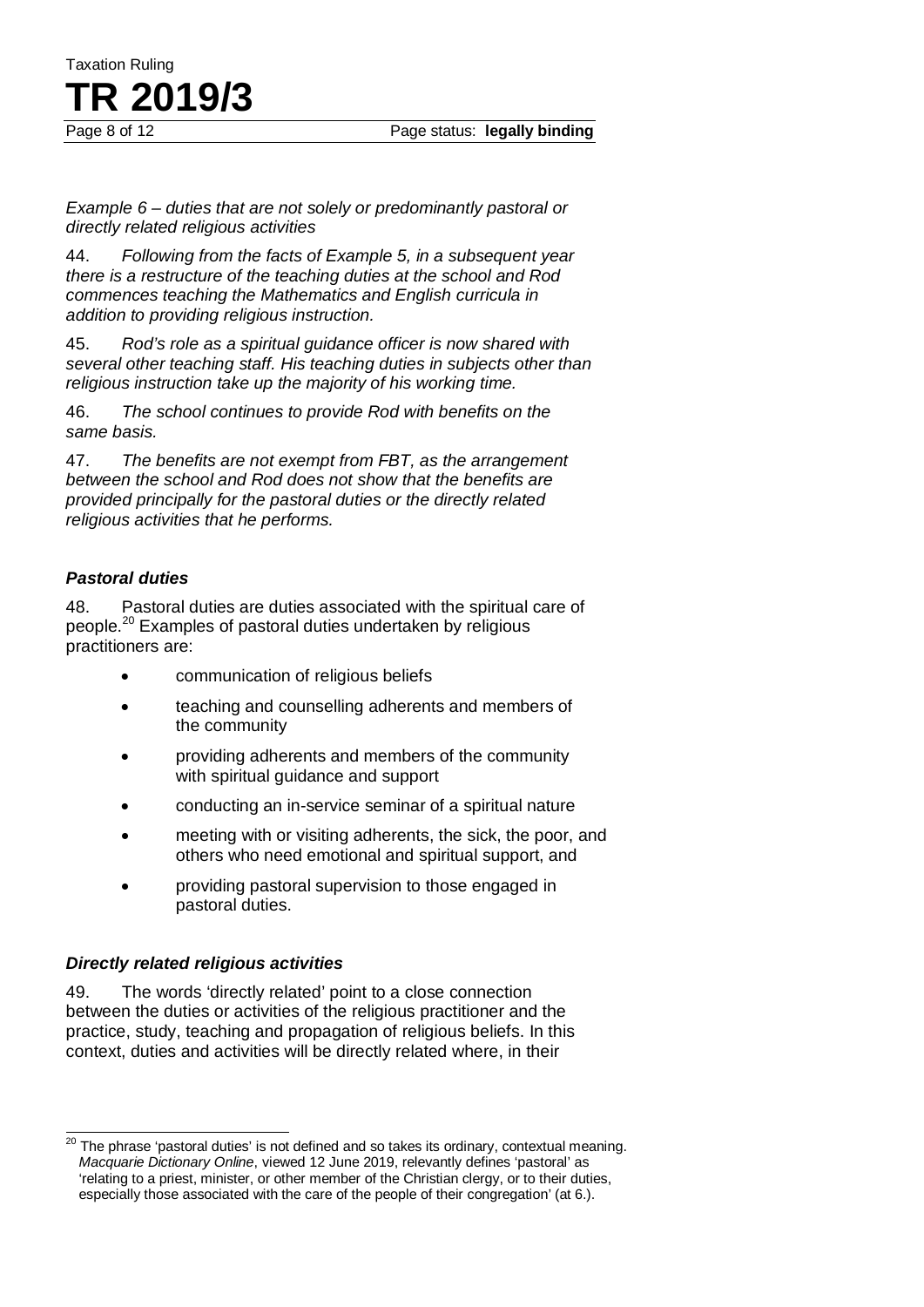essential nature, they promote the practice, study, teaching and propagation of religious beliefs.<sup>21</sup>

50. Directly related religious activities may include incidental secular activities, provided there is a direct link between the conduct of those activities and the religious beliefs of the participants (see Example 7 of this Ruling).

51. Secular or commercial activities that have a mere causative relationship to the practice, study, teaching and propagation of religious beliefs are not directly related religious activities. For example, the conduct of market research commissioned by a church to discover adherent's preferred style of worship is not a directly related religious activity.

52. Directly related religious activities include the duties or activities undertaken by a full-time member of a religious order to the extent those duties or activities are related to the practice, study, teaching or propagation of their religious beliefs.

53. Benefits provided principally for the missionary work undertaken by a religious practitioner will be exempt, as that work is either pastoral or directly related to the teaching or propagation of religious beliefs.

#### *Example 7 – duties that are directly related religious activities*

54. *Sam is an ordained minister and the executive officer of an inter-denominational religious organisation registered with the ACNC, which is committed to the advancement of religion through the development of church leadership.*

55. *Sam's duties mainly involve training and mentoring church pastors to make them more effective leaders and advising church denominations about their leadership development programs.*

56. *The organisation provides Sam with a residence and motor vehicle in addition to a stipend for these duties.*

57. *The benefits provided to Sam are exempt from FBT. Although generally the provision of training and mentoring in effective leadership skills is a secular activity, effective leadership skills are incidental to the conduct of the religious beliefs of the church pastors and their denominations. Sam's duties are directly related religious activities as the support he provides to pastors and denominations is directly related to their ability to practice, teach and propagate the religious beliefs of their churches.*

 $\overline{a}$ 

<sup>&</sup>lt;sup>21</sup> In the Explanatory Memorandum to the Fringe Benefits Tax Assessment Bill 1986, it is explained, at the Note on Clause 57 that 'The exemption does not … extend to benefits provided in respect of duties that are not religious in nature'. In the second reading speech for the Bill, the Hon. Paul Keating MP, Treasurer, stated that the exemption was 'tightly drawn' and that 'The exemption … for religious institutions will only apply to benefits that are given to clergy and other members of a religious order. To ensure equity between employees in like occupations, benefits will be taxable if they are given mainly in respect of secular or commercial activities and not religious duties'.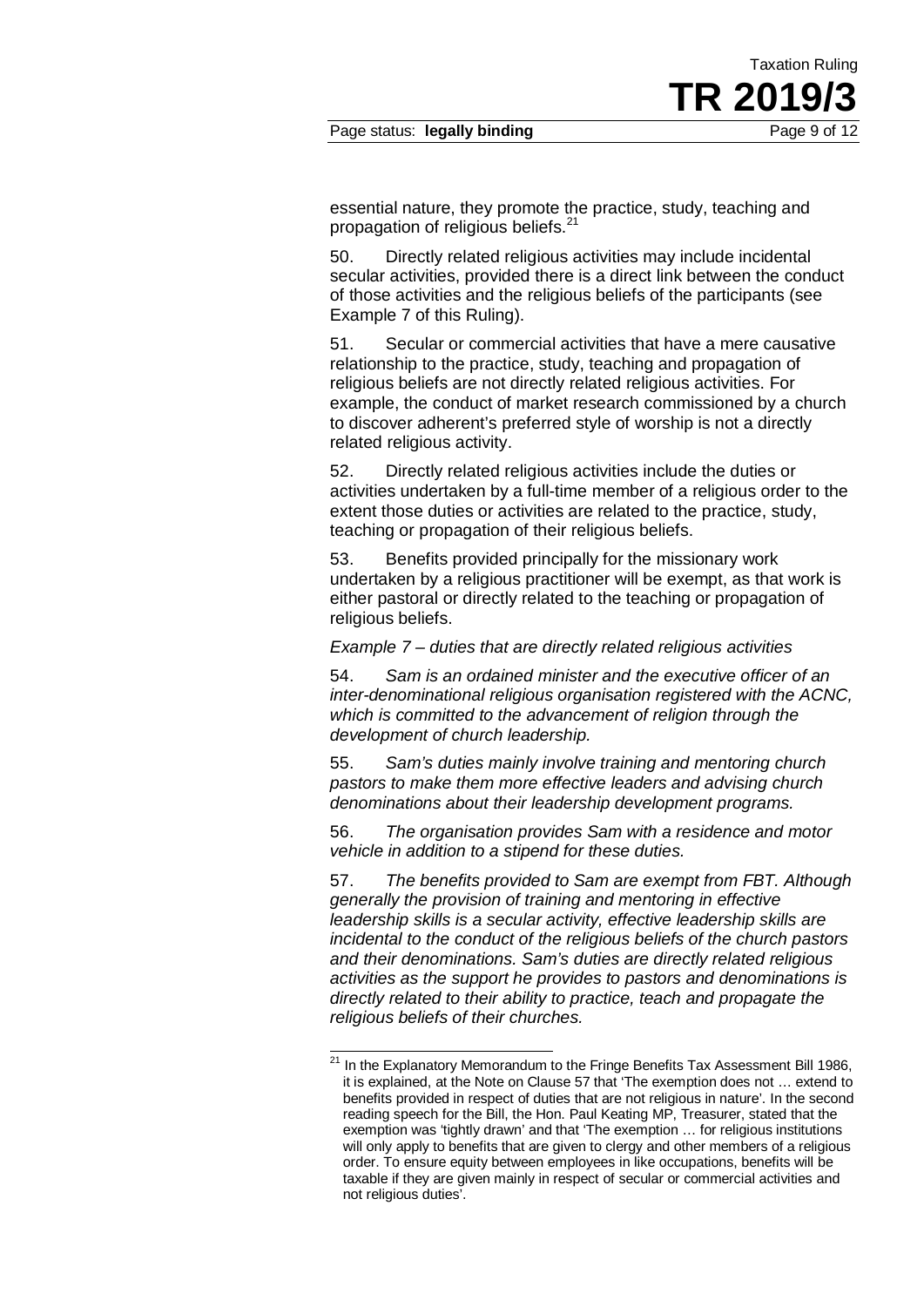Page status: legally binding

# **Date of effect**

**TR 2019/3** 

Taxation Ruling

58. This Ruling applies to FBT years commencing both before and after its date of issue. However, this Ruling will not apply to taxpayers to the extent that it conflicts with the terms of a settlement of a dispute agreed to before the date of issue of this Ruling (see paragraphs 75 and 76 of Taxation Ruling TR 2006/10 *Public Rulings*).

59. This Ruling replaces TR 92/17 which was withdrawn on 11 July 2018. This Ruling is intended to be consistent, in general terms, with TR 92/17. However, for the avoidance of doubt, taxpayers who relied on TR 92/17 prior to its withdrawal will have the protection of that Ruling.

**Commissioner of Taxation** 19 June 2019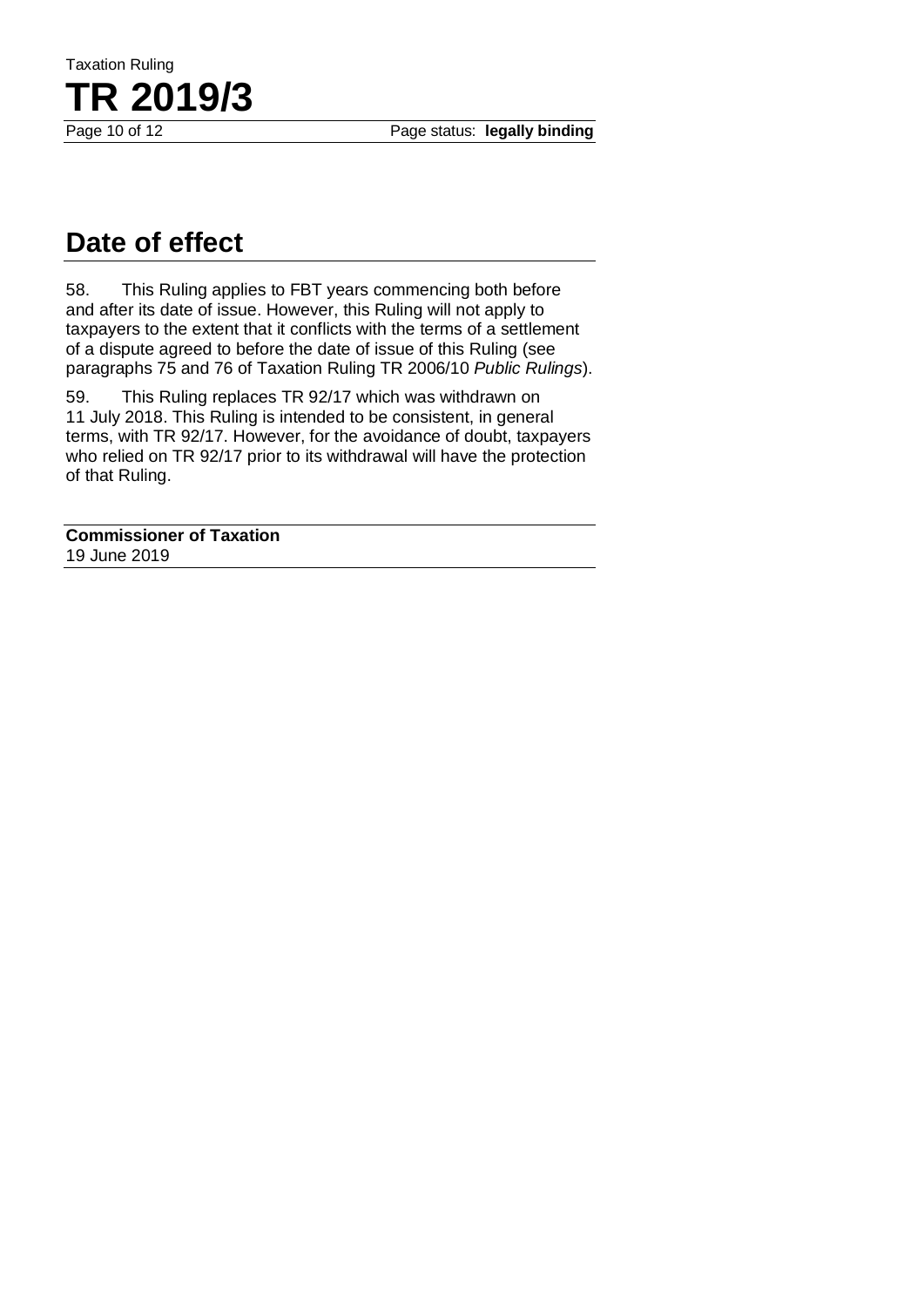# **Appendix – Detailed contents list**

| The following is a detailed contents list for this Ruling:<br>60.                                              |                |
|----------------------------------------------------------------------------------------------------------------|----------------|
| Paragraph                                                                                                      |                |
| Summary - what this Ruling is about                                                                            | 1              |
| <b>Previous rulings</b>                                                                                        | 3              |
| <b>Ruling</b>                                                                                                  | 5              |
| A benefit is provided by a registered religious institution                                                    | $\overline{7}$ |
| To an employee religious practitioner, or their spouse<br>or child                                             | 11             |
| Employee                                                                                                       | 11             |
| Religious practitioner                                                                                         | 12             |
| In respect of the religious practitioner's pastoral duties or<br>directly related religious activities         | 18             |
| Example 1 – duties that are predominantly pastoral                                                             | 26             |
| Example 2 – duties that are pastoral and non-pastoral                                                          | 29             |
| Duties that are not pastoral or directly related religious activities                                          | 32             |
| Example 3 – duties that are not pastoral or<br>directly related religious activities                           | 33             |
| Example 4 – duties that are predominantly administrative                                                       | 36             |
| Test applies separately to each benefit                                                                        | 39             |
| Example 5 – duties that are solely or predominantly<br>pastoral                                                | 40             |
| Example $6$ – duties that are not solely or predominantly<br>pastoral or directly related religious activities | 44             |
| Pastoral duties                                                                                                | 48             |
| Directly related religious activities                                                                          | 49             |
| Example 7 – duties that are directly related religious<br>activities                                           | 54             |
| Date of effect                                                                                                 | 58             |
| <b>Appendix - Detailed contents list</b>                                                                       | 60             |